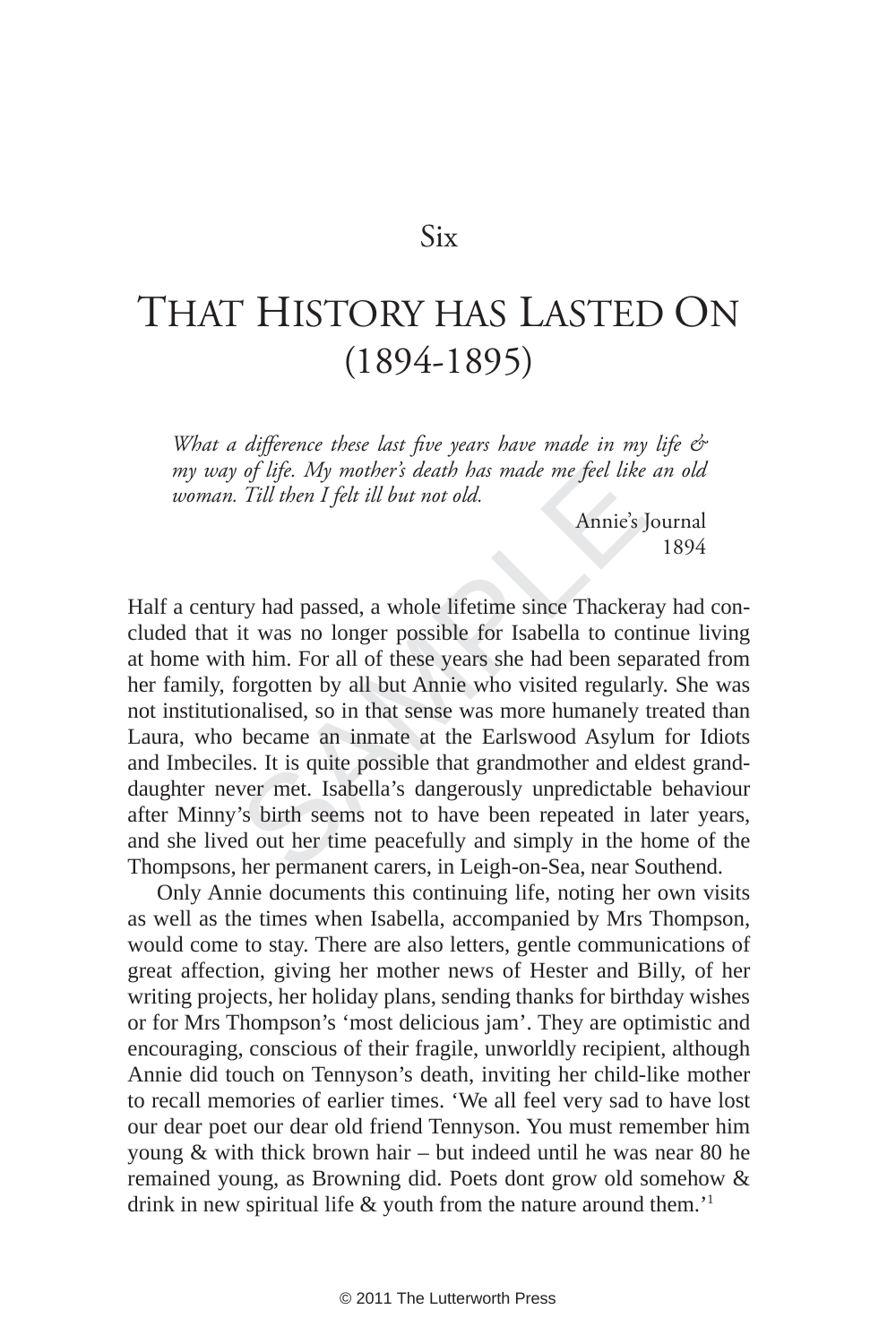f rational understanding, and that her mental h<br>as she grew older. A few previously unkno<br>own hand, prompted perhaps by Mrs Thom<br>y grasp of the world beyond her own, with<br>e to rejoin it. She writes, for instance, with<br>for Much had happened since those early married years, when Isabella had doubted her domestic skills as she struggled to meet Thackeray's expectations of his young wife. Much had happened, that is to say, in the lives of husband and children, whereas for Isabella nothing had happened at all, not for fifty years. Overwhelmed by postnatal depression, the charming and naïve voice had fallen silent as life moved ahead without her. We know virtually nothing of the intervening years, neither her reaction to her husband's death, nor to Minny's – assuming that she was told of either, or that she was capable of understanding what they meant. Years later, Hester remembered an occasion when some dim flickering of memory prompted her grandmother to say that 'once I had a little daughter just like you'. 2 Yet the tone of Annie's letters suggest that her mother was capable of rational understanding, and that her mental health actually stabilised as she grew older. A few previously unknown letters in Isabella's own hand, prompted perhaps by Mrs Thompson, indicate a sketchy grasp of the world beyond her own, without showing any desire to rejoin it. She writes, for instance, with affection and a studied formality at Christmas 1887. 'I read with great pleasure the account of your expedition across the common with the blessed merry skittish Donkey. You put me in mind of Moore's ballad of Love with a humour. M<sup>rs</sup> Thompson begs your acceptance of two of her prettiest cards for Hester & Billy. With our united best wishes for the year to come and for a happy Christmas and prayers for your health and prosperity. I remain ever your affectionate Mammy.'<sup>3</sup> Her last surviving letter shows a quiet contentment in her small routines, and a continuing interest in the doings of her grandchildren.

I am sorry to say that we have been tormented here with a very nasty cough. I am advising barley water or gruel & nitre to get rid of it.... So Billy has attained his  $9<sup>th</sup>$  year and Hester will have attained her  $11<sup>th</sup>$  next year, and so he is learning the Carpenters art. It must be very interesting. I recollect having 2 country hats made for me of wood shavings!!! This is just the dull part of the year for Leigh. We had 2 visits from South End last week and 2 today from Town.…

We have been employed making all sorts of shirts and chemises and planting our usual potatoes, and a good many sticks for future fruit. And now the eveng. shades prevent me so with love & kisses I must conclude ever your

afft . Mammy

I G C Thackeray 4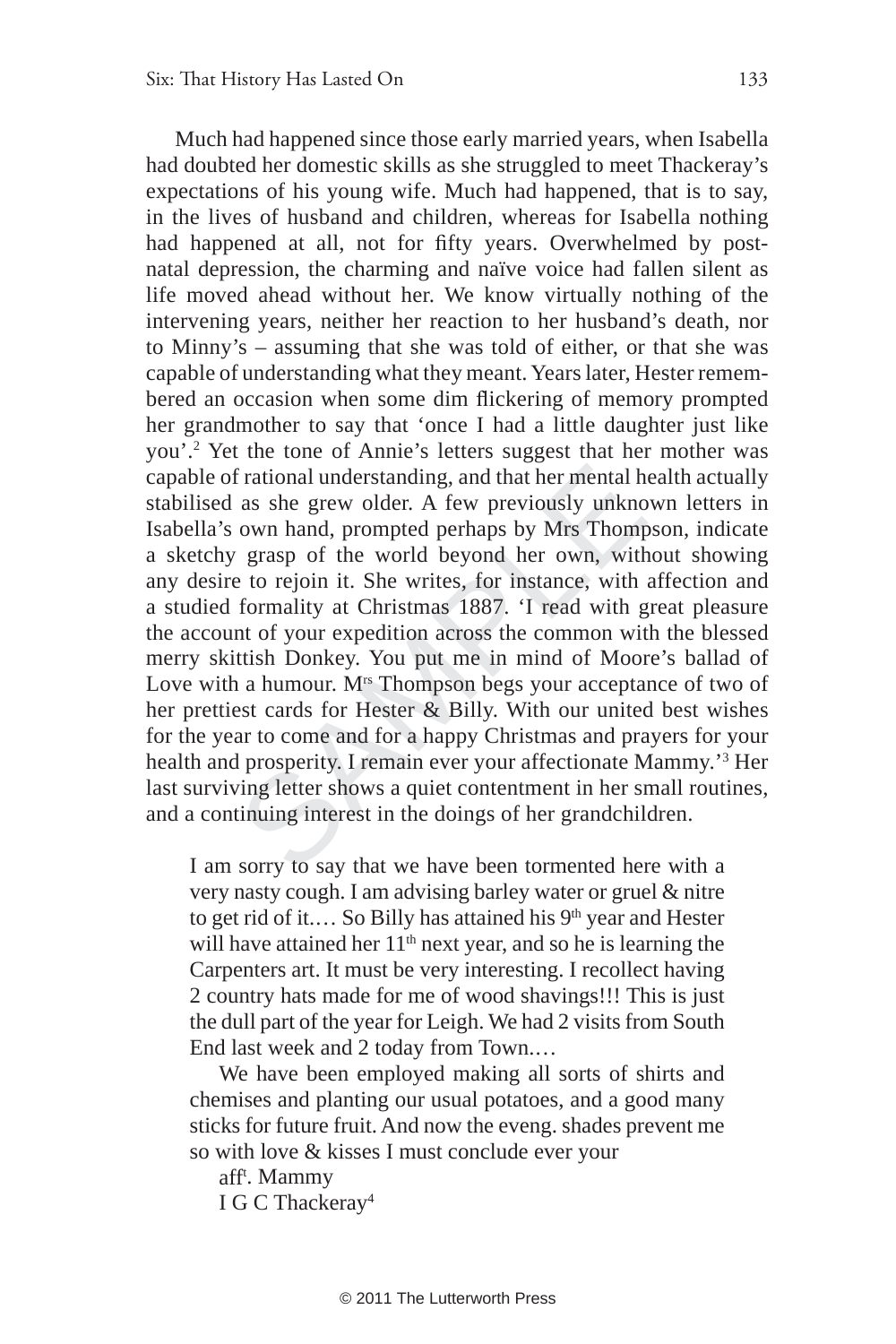Annie hints in a later letter that her mother was susceptible to depression and anxiety, which perhaps made it impossible for her to cope with living unassisted. 'I am so grieved you are saddened by the sad things & storms in the papers. You see they dont put the happy little things in, only the catastrophes! If they had described Billy waking up at 6 this morning & rushing to see what birthday presents were there I think it would have made you laugh.' 5

In the summer of 1892, Isabella's increasing frailty caused Annie to visit her twice within a fortnight. On the first occasion, she found her mother 'very rational  $\&$  sweet but I saw the  $D<sup>r</sup>$  who said she only just missed a stroke – However with care  $\&$  quiet  $\&$  calm so much can be done  $\&$  M<sup>rs</sup> Thompson is about again  $\&$  admirable – What a blessing those good people are.' <sup>6</sup> The costs of her care were met from Thackeray's estate by twice-yearly dividends derived from a lump sum invested on her behalf. In practice this may not have proved sufficient, for Annie and Richmond sought court approval to realise some of the capital to cover the excess. Their lawyers requested clarification about the arrangements for Isabella's upkeep.

Solvet that is may not have prove the behalf. In practice this may not have prove the behalf. In practice this may not have prove the Richmond sought court approval to realise wer the excess. Their lawyers requested clari The Judge's chief clerk seems to be under the impression that the dividend on the Bank stock paid to you and Mrs Ritchie half yearly ought to be amply sufficient for the maintenance and support of Mrs Thackeray, and under these circumstances we shall be obliged to trouble you to make another affidavit. Will you be good enough to supply us with the following information to enable us to prepare the affidavit

Where does M<sup>rs</sup> Thackeray live. In a private house or a private Lunatic asylum?

The name of the Person at that House who is responsible for the custody  $\&$  safety of M<sup>rs</sup> Thackeray.

Amount paid for her maintenance during the last year, and whether such amount has increased or decreased during the time she has been at the house.

Is Mrs Thackeray entitled to any further money (the income of which is paid to you for her maintenance) besides the sum of £5565.13.5 India Stock paid into Court in the administration action on the death of M<sup>r</sup> Thackeray. The dividend on this sum is roughly speaking £108 odd a half year.<sup>7</sup>

During her 1892 visits, the Thompsons revealed to Annie that they had received an offer for their house, Eden Lodge (now demolished), as they were considering a move to a smaller, more manageable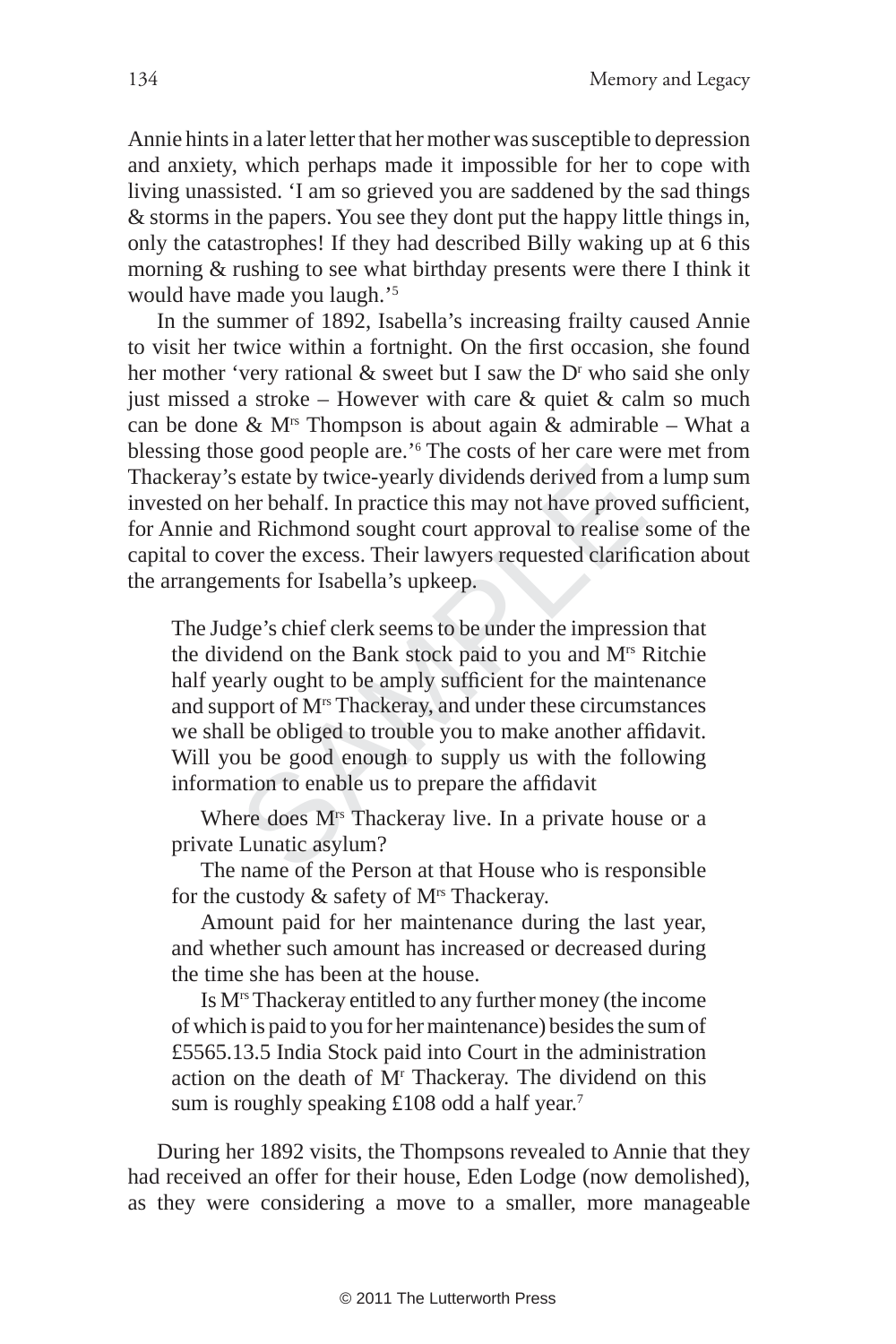property. Annie was sure that the offer was lower than the market value, and urged them to hold out for more, but she also wondered whether it might not be sensible for Isabella herself to buy the house and its substantial plot of land so that the Thompsons could continue to look after her there. 'I told them [£1000] wasnt eno' & I said that they had better let Mama buy it than turn her out – I dont know if she  $\frac{\text{coul}}{\text{d}}$  – but it w<sup>d</sup>. be a very nice thing to leave Billy.' Should the time come when Mrs Thompson had to stop caring for her mother, Annie and Richmond planned to pay her an annual pension of £12, just as they – and Thackeray before them – had provided for Isabella's former carer, Mrs Bakewell. 'You can get a lovely little old fashioned cottage at Leigh for £12 a year.'<sup>8</sup> In fact, when Isabella's estate was finally wound up, Julia Stephen stepped in to share the costs of the pension with Annie, presumably with Leslie's approval.

e, presumably with Leslie's approval.<br>to Leigh did not distress Annie, who drew con<br>gentle, guileless temperament. She was still able<br>i musicality which had so attracted Thackeray<br>in Paris, and even after her stroke-like s Visits to Leigh did not distress Annie, who drew comfort from her mother's gentle, guileless temperament. She was still able to draw upon the innate musicality which had so attracted Thackeray to the young Irish girl in Paris, and even after her stroke-like symptoms continued to play Gluck and Handel on the piano 'most beautifully – better than I have ever heard her'. Annie told her mother about a dinner with Millais, Leighton and Joachim, when the great violinist played Schumann (with Pinkie accompanying him at the piano), after which Annie had told him that 'I ought to love music for you were a real musician'.<sup>9</sup> During 1893, at the height of her concerns about Richmond's poor health and Billy's schooling, a visit to Leigh triggered a powerful emotional release as Annie experienced a rare role reversal, surrendering with an almost childlike dependence to the simple, trusting presence of the mother for whom she had been responsible for so many years. 'I was really floored one day with worry & nerves when I went to Mamas & lay on the sofa there while she played her sweet hymn tunes & I felt like a child again & all unlocked & cried & cried.'

After this lifetime of waiting, the end came quickly. Early in January 1894 a telegram summoned Annie, and by the time she arrived at midday Isabella was already unconscious and breathing heavily. She had suffered the threatened stroke. Annie took her mother's hand, and it 'felt like her & me together thro' it all'. Julia Stephen came for a while to be with Annie, who that night took turns with Mrs Thompson and the nurse to sit up. Writing to Margie in India later, Annie calmly records something of Isabella's last hours, privileged to have been with her at the end, something denied her when her father and Minny had died. This untroubled departure helped to make some sense of those earlier, frightful ones.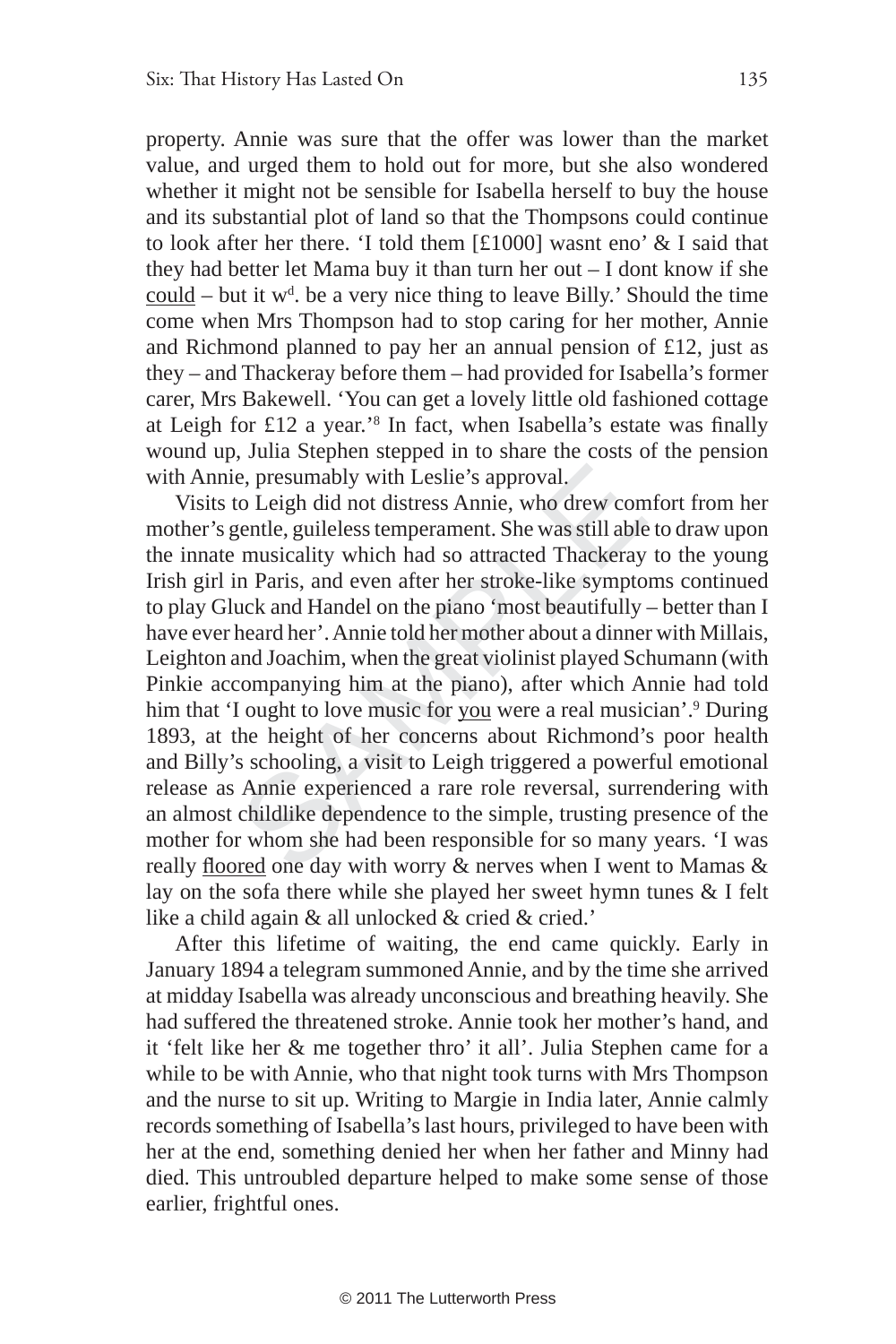Pinkie will have told you that I was telegraphed for on Wednesday & that when I got to Leigh my dear little mama no longer knew me. She lay on her bed but she was not conscious any more. She had been quite well & playing the piano for some children to dance on Monday, & she was sewing on Tuesday evening when M<sup>r</sup> Thompson came in with that picture of Sedbergh  $w<sup>h</sup>$ . she liked &  $w<sup>h</sup>$ . he had had framed and she looked at it & said 'very pretty' & then suddenly she fainted. They carried her up to her room & sent for help but tho' she rallied at first unconsciousness came on. Thank God she was spared all suffering, for she might have been paralysed had she lived. It was apoplexy of the heart.…

both 5 o'c in the morning I went for a rest for I er end so near. In about an hour I awoke & can<br>lay quite still breathing heavily with Mary Are  $\frac{10}{2}$  they have had of late attending to her &<br>e & putting hot bottles About 5 o'c in the morning I went for a rest for I did not think her end so near. In about an hour I awoke & came back & she lay quite still breathing heavily with Mary Anne the lady help they have had of late attending to her & wiping her face & putting hot bottles to her dear feet. About 8 in the morning the doctor came by the train from Southend & we pulled up the blinds. As he came into the room some change seemed to come. Something so quiet & so mighty a light an infinite revelation I thought the sunlight was dazzling my eyes & I looked up at the window by her bed but there was only dull dull grey & this glorious brightness & radiance in her face.

Nothing has ever made me realise the hope of hopes & the Kingdom beyond as that minute did & what my sweet meek mother taught me, as if she had looked into the secrets of God & lingered to tell them.

She looked very wise  $&$  stern in her coffin with a sort of smile & a new face fine & different altogether. I should not have known her but it seemed to me as if all a whole lifetime of mind  $\&$  power spoke though she was silent.<sup>10</sup>

Isabella, 'my kind, sweet, patient mother',<sup>11</sup> died on 11 January, aged seventy-six. Before returning home, Annie agreed that the funeral should proceed without delay, for 'the strain was great for the poor kind Thompsons and I too longed that there should be no more agitation'. Mr Thompson took charge of the burial arrangements which would be at the Leigh cemetery, for Annie had decided against returning her mother's body to join Thackeray at Kensal Green. It was right to have decided in favour of Leigh, where her mother's last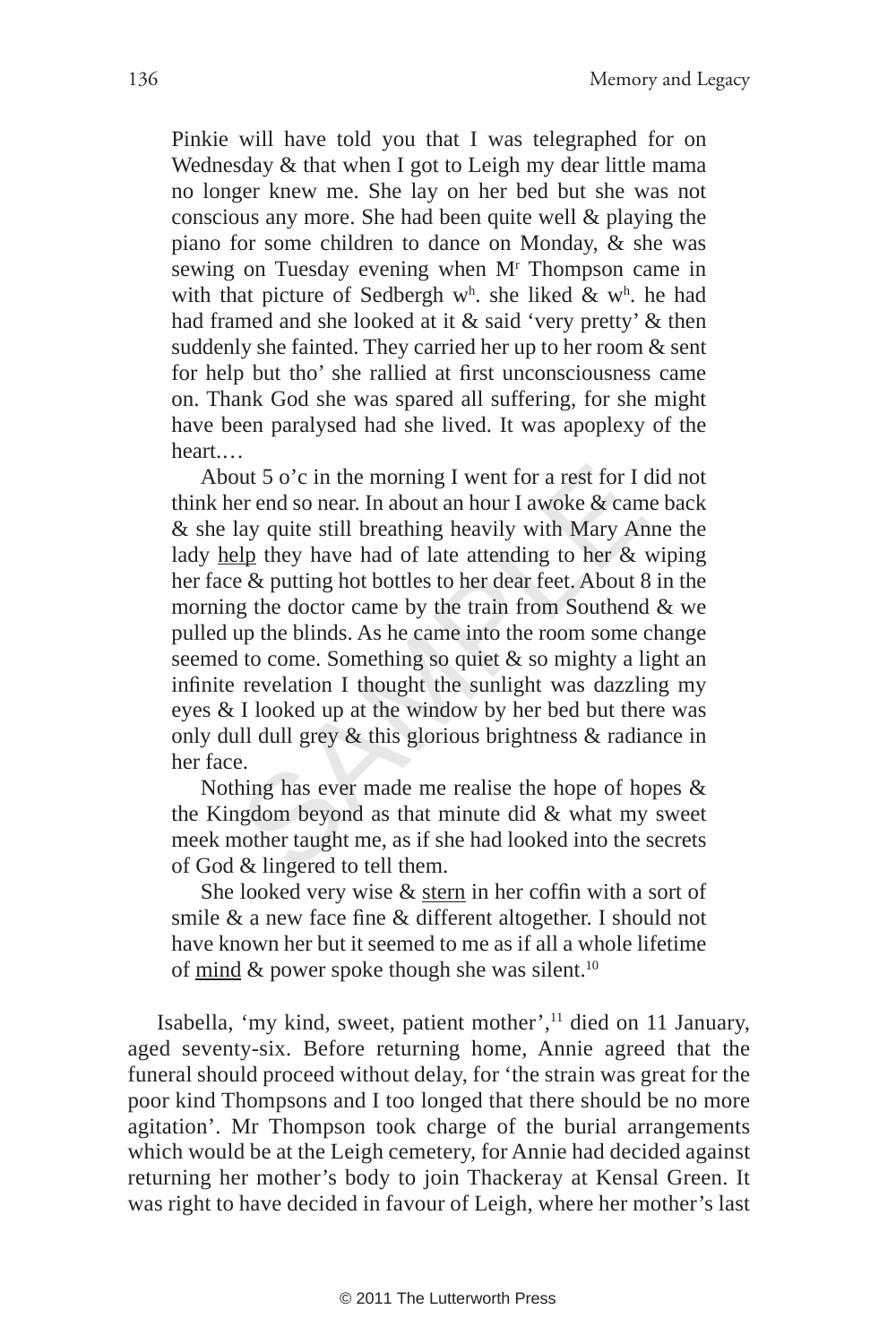contented years had been spent with her constant companions, and appropriate that Thackeray should rest undisturbed with his mother, whom Isabella had never really succeeded in replacing. Richmond met Annie at Fenchurch Street station, and on their way to Wimbledon they saw at Earl's Court the billboards already announcing the 'Death of Mrs Thackeray', surprising news to those unaware of her survival so many years after her husband's death. Most touching of all for Annie was the greeting from Hester and Billy. 'They really loved her & they cried & cried for two nights – Darling Hester reproaching herself & sweet little Bill breaking down utterly.'

ace so changed. <u>Stern</u> & tender & noble. I coul<br>r. All her <u>sense</u> was there.' 'When my mother was and how little the shadow of her life han<br>nt spirit. Her face was like the face of one who<br>at.' 'Her death was something f In her several accounts of Isabella's last moments, Annie dwells on the wisdom which seemed to come at the end, a reward for a life lived so purely and so simply, the damaged mind made whole again. 'I saw her dear face so changed. Stern & tender & noble. I could hardly have known her. All her sense was there.' 'When my mother died I realised what she was and how little the shadow of her life had touched her dear radiant spirit. Her face was like the face of one who knew and was made great.' 'Her death was something far beyond peace. It seemed to me like a reality of Life and Knowledge, and her dear face looked translated, supreme. I have no words to tell you how great she seemed to me.'12 They took the children to Leigh two days later for the funeral service at St Clement's church, and Julia Stephen and Margie's father, Edward Thackeray, also attended. 'As I went down in the train I found myself longing for Minnie & your mother & when y' Father came in it seemed like a dream & all so natural.'13 Mrs Thompson, the companion of many years, was inconsolable, 'quite broken and overcome'.14 Her husband played the organ, and the choir sang 'O rest in the Lord' from Mendelssohn's *Elijah*. A few months later, Annie arranged for an Irish cross to mark her mother's grave in the Leigh cemetery. With parents, grandparents and sister all dead, she was now the only survivor from her own childhood, yet as she tried to explain to Mrs Hart, her own children somehow carried that past forward within their lives. 'And my dear Mama's death seemed to make us realise only the more how the children have grown up to understand and share our lives, and even things which they could only guess at. Bill came with us to her dear funeral and Hester and somehow now I feel that the future inevitable partings won't be quite such partings for them.'

A few months later, after the brother of an old friend had died, Annie drew on the image of Isabella's face transfigured in death to give some meaning to the troubled years of her father's marriage. 'I felt that if my dearest Father could have seen her peaceful radiant look the bitter past w<sup>d</sup>. have seemed less sad to him, & that one does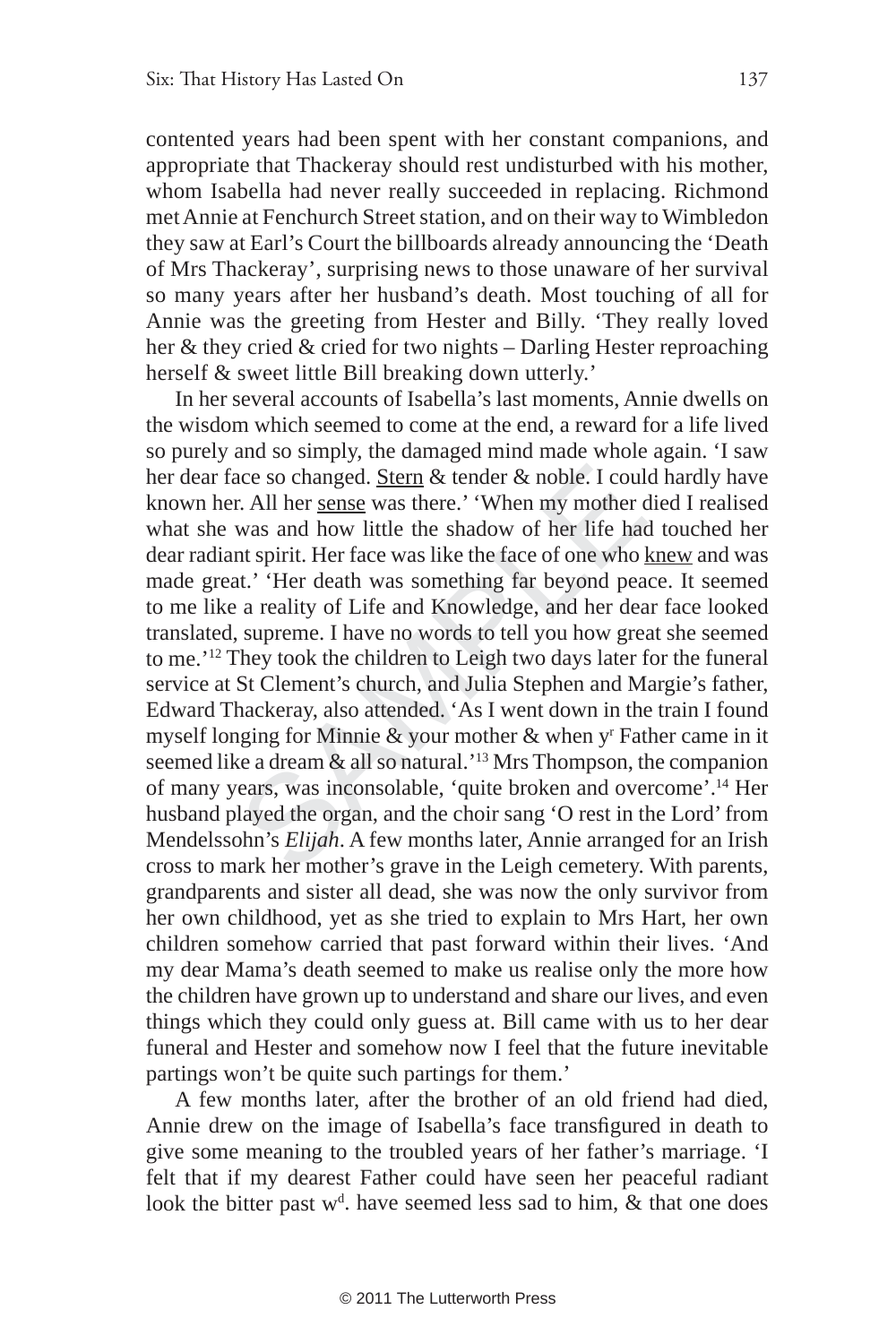not know – ever – ever what secret blessing  $\&$  reassurance may be in store for the mourners or for those suffering under the dispensations of life.'15 Only a few people fully understood the poignancy for her. Leslie reached out an affectionate hand. 'It seems very sad and strange.… It is a pang to see the old links snapping & feel that we are growing more solitary – let us keep the closer.'16 For Henry James too, who had always admired Thackeray and by now was close to Annie, it was the link with her father's personal history which was here brought to mind. He read the announcement of Isabella's death. 'I can scarcely tell you in how friendly – in how affectionate a spirit, I enter into that sense, which I know must be strong in you today of the sadness of feeling that so long an interest has ended, so immemorial an element of your life.… All good lovers of your great father, too, must surely have been moved at thinking that something could still happen to-day to what was left of his so personal history. It makes us feel, that that history has lasted on – and that he himself might have remained.'<sup>17</sup>

noved at thinking that something could still has left of his so personal history. It makes us fe lasted on – and that he himself might have rem her mother's lifetime, Annie could never h ther father's early life, and parti During her mother's lifetime, Annie could never have written freely about her father's early life, and particularly of their marriage. As it was, she would only touch discreetly on Isabella's breakdown and removal from the family home, stressing instead the simple happiness of the early years of marriage, but it was at last something which could emerge, now that her mother's own story was complete. Yet the death knocked her back, and the good resolutions set out just days before Isabella's final illness - 'Determined to go on with the Edition sorting papers  $&ct'$  – were set aside. In any case, Richmond's abandoned Amherst book still needed some final work, after which her introductions to a clutch of Maria Edgeworth's novels preoccupied her. She would go with Hester to Ireland at the end of May, having contacted various Edgeworth relations. 'I thought I should realise it all so much better if I could see the places  $\&$  spaces mentioned that I determined to take this little journey with my child.'18 Twenty years later she was decidedly ambivalent about her own Irish inheritance, conscious of her father's difficulties with his mother-in-law during Isabella's decline into illness. 'I love Ireland & the Irish but I have absolutely no sympathy with my Irish half or their wild untidy cold blooded genius.'19

She had reached an agreement in 1893 with a dealer to sell the manuscript of Thackeray's *Philip* for £100 to a Mr Skeffington, part of the bargain being that for an additional £40 she would herself copy out those portions of the book which did not survive in her father's hand. She took the chore with them when she and Richmond visited Billy at Sedbergh late in February 1894. From there they travelled on to St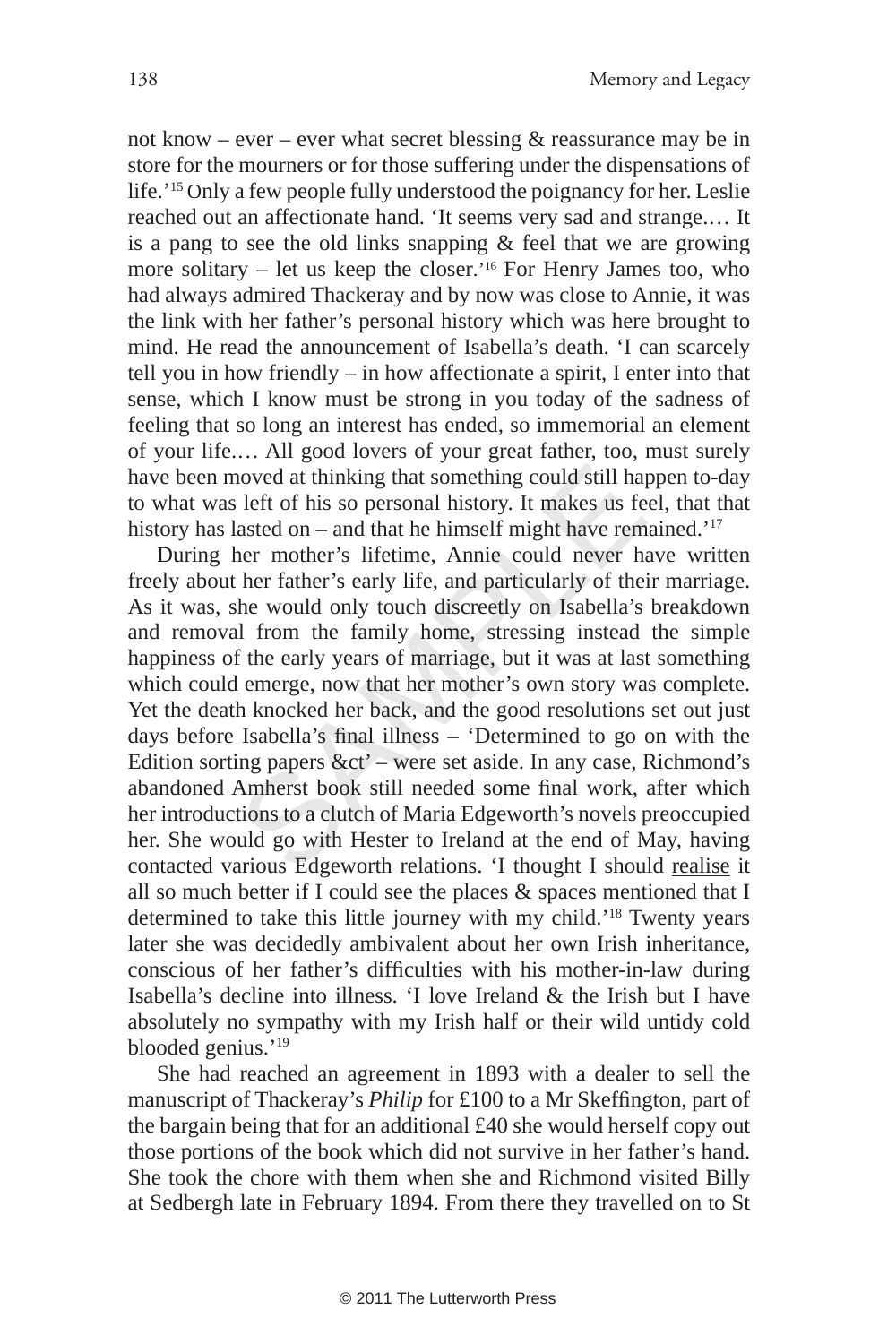

*Isabella Th ackeray's grave at Leigh-on-Sea*

Andrews for the golf, Richmond having taken sick leave because of the depression brought on by constant bouts of nauseating giddiness, symptomatic of Ménière's disease. His doctor urged an extended period of specialist care in Switzerland as 'the nerves are concerned', which suggests that he was close to complete breakdown, but the golf at St Andrews certainly assisted him towards a short-term recovery. Annie sat up at night copying in hotel rooms – 'I am going on writing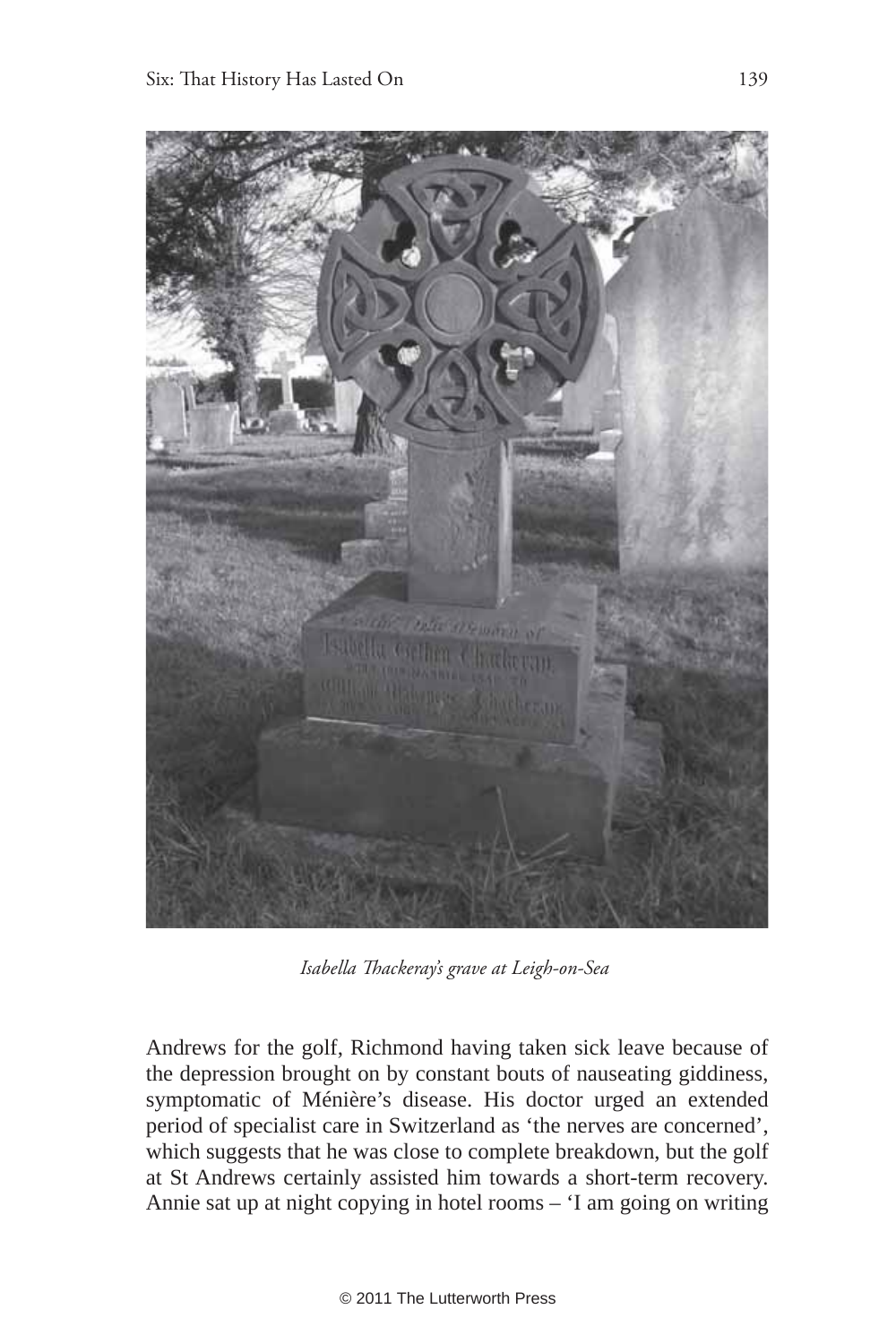out Philip w h I like doing very much but it takes a most enormous long time'20 – the £40 reward driving her to complete it on 15 March.

She rejoiced in Richmond's steady improvement at St Andrews, where a new friendship began in confused circumstances. He and Annie had yet to meet, but the admiration of the young Scottish writer J.M. Barrie for Thackeray had led her to invite him to Wimbledon. His reply, forwarded to St Andrews, warns of his likely shyness at their first meeting, reinforces his Thackerayan credentials, and concludes with the promise of a private entertainment for Billy.

if the good there' was the motto of my colleged<br>inburgh for Cambridge) except that I can ac<br>hackeray about 16 times'. I used to wonder<br>if people passing had read him, & cd scarcely<br>my hat politely & saying 'Excuse me, sir You had better be told in advance that for the first hour or so I shall present a semi-terrified appearance, as it will take me that time to get used to the great shade your name alone conjures up. That heading in Esmond 'I go to Cambridge & do but little good there' was the motto of my college days (with Edinburgh for Cambridge) except that I can add 'But read Thackeray about 16 times'. I used to wonder in the streets if people passing had read him, & cd scarcely resist raising my hat politely & saying 'Excuse me, sir or madam, but have you read 'The Newcomes'. But for all that it was for their own sake that I got to love your books. What an exquisite touch the eyeglass is to the picture of you & your boy … I am rather good at boys when I get them alone (mum before their parents as another boy wd be), & look forward to teaching this one certain Thrums revels that will give his mother fits, and probably spoil his father's hat.<sup>21</sup>

On the day that she received this, Annie was walking with Richmond around the old parts of St Andrews when they came upon Andrew Lang with a stranger, 'a short pale tiny silent little person & he mumbled something'. They all went on together, but it was some time before Richmond realised that this was Barrie himself. 'M' Barrie gave a faint cry of horror & said "I thought you were in Yorkshire – I thought you must be some other  $M<sup>rs</sup>$  Ritchie" – I like him very much but he is hardly bigger than a quill pen & most horribly pale with a little hair  $\&$  two nice kind eyes.'<sup>22</sup> In this letter to Hester, who was staying with Leslie and Julia in her parents' absence, Annie adds a special message for the young Virginia Stephen, with whom she shared a taste for the absurd. 'Tell Ginia there are two epitaphs in the cathedral here so & so fell off the top mizzen into Jesu's arms, & then another. Here we lie horizontal like a ship in stays.'

During this same trip north Annie found herself dreaming frequently of her mother, 'always peaceful & tender. Oh my darling what a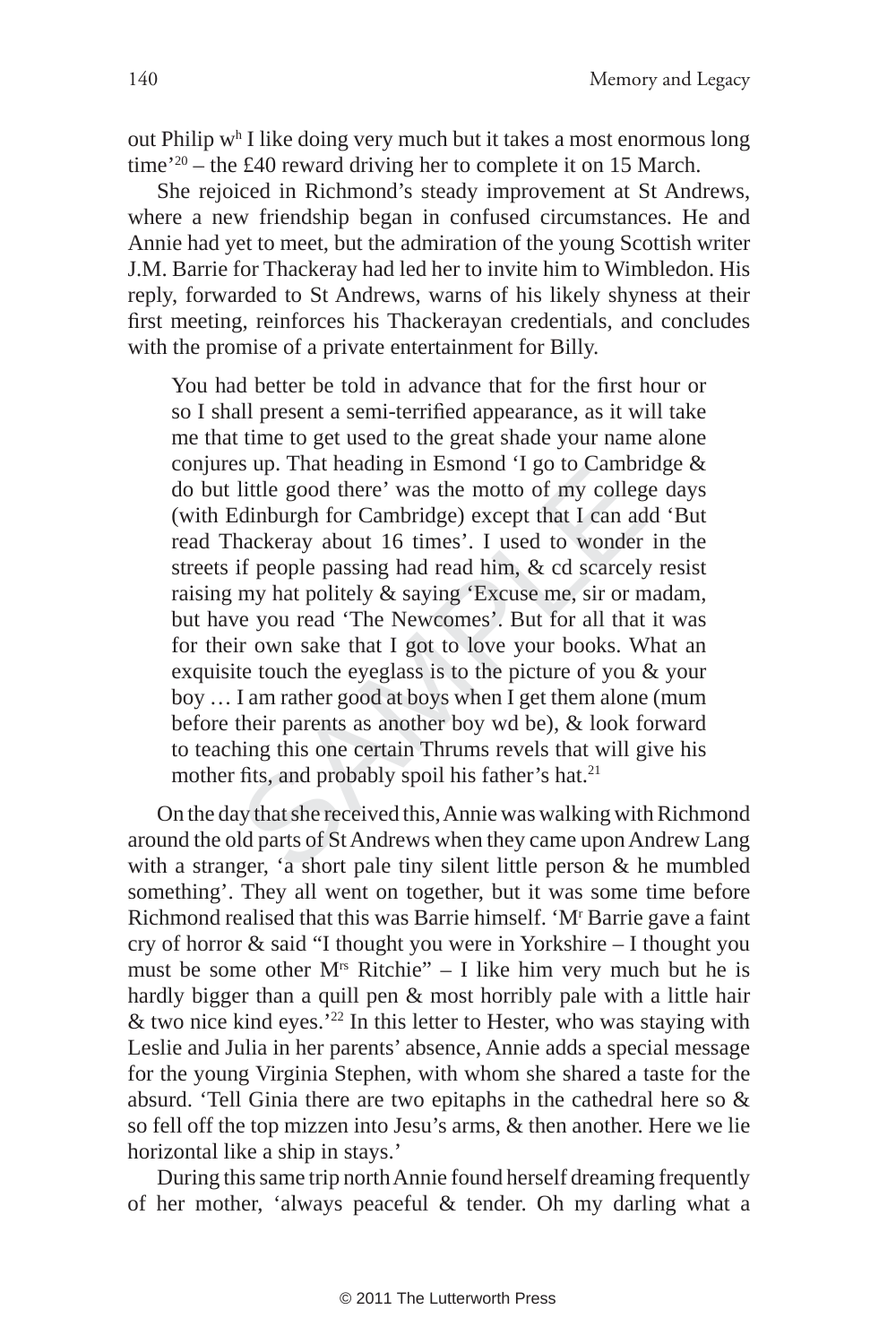good invention daughters  $\&$  mothers are'.<sup>23</sup> They read of FitzJames Stephen's death while they were away, which left Annie very sad, for Fitzy had been especially fond of both Thackeray sisters. She heard from Leslie two days later, a 'dear sad kind letter'.

How good he always was – I remember how he tried to be kind in those dark days in 75 and how I always felt him to be a tower of strength to me.… The world is different for me henceforth. He has not really been here for a long time; but the final separation makes me feel the solitude. I have lost many of my best friends & but for the children it would be a desert I live in. That, however, is a large exception.

Well, I hope that I love better all who are left. I think of you very often & I never think of you without a tenderness wh. I cannot always show.<sup>24</sup>

bery often  $\alpha$  I hever think of you without a teld cannot always show.<sup>24</sup><br>
deturned to Sedbergh on their way south, in the birthday. As usual, they were financially stretted v house a particular drain this year. She wou They returned to Sedbergh on their way south, in time for Billy's fourteenth birthday. As usual, they were financially stretched, the costs of the new house a particular drain this year. She would write to Billy in May about his hopes for a camera, regretting having to deny him anything. 'I always feel that to refuse you or Hester things is a real practise in self-education for Pop & me. We shall have to be very economical till we have paid for the move.'25 But two years later, he received for his sixteenth birthday not just a microscope but his own bicycle, which Richmond and Hester took all the way to Sedbergh from where the three of them went on ambitious cycling expeditions.

Annie longed for building work on the End House to be completed, so that a new start might be made. 'I do feel we have gone on too long at the same groove, for our house is like a medical boarding house rather than a gentlemans suburban villa.<sup>'26</sup> The improvement in Richmond's health seen at St Andrews was only temporary, and his attacks began again after he returned to work and continued through the early summer. Just before they moved to the End House in June, Annie was called to the India Office to bring him home, although by August she struck an optimistic note. But she did not gloss over the reality of the debilitating symptoms of Ménière's disease, and was concerned to ease his comfort at work. 'I think if he gets a sofa there & can lie down flat the moment these giddinesses seize him he will be able to avoid better these horrid breakdowns which are such a handicap upon him & which certainly do spoil everything while they last.<sup>'27</sup>

There were other worries too. Laura's condition deteriorated, and Annie's visits to the Earlswood asylum troubled her. On 24 April she found 'my darling Laura very very ill. Home dreadfully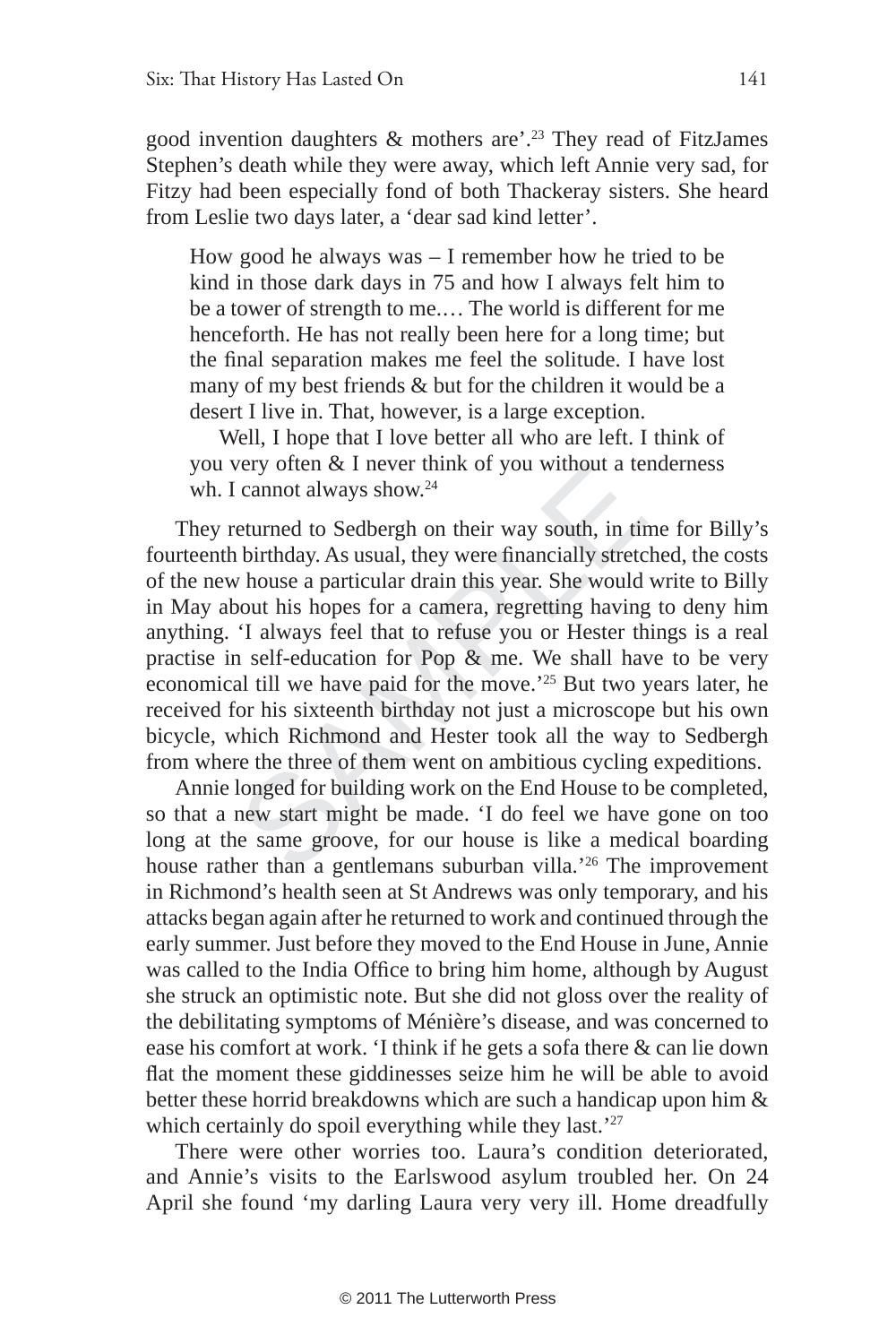shaken & perturbed', and both in June and at the end of October she returned 'very sad'. It really seemed that there was nothing to be done, although a year later, when Annie took Stella Duckworth with her, the sweet nature of Leslie's stepdaughter acted like a balm on Laura. Annie recognised that if there was to be anything like a hopeful future for Minny's daughter, it had to be as part of her new family. After Stella's sudden death, she amended her account of the visit, for even that possibility had now been lost. 'Went with Stella to see Laureli at Earlswood. She was terribly excited at first, but when her attaque de nerfs was over she began to listen to Stella looking at her as if her little heart would break out of her body. It went to mine – came home tired, jealous, thankful; Laura has so longed after them all. Stella has all along been so wise & sweet about her, there seems a hope of better things (It was but a flash. Laura has never come back quite again).'28

2<sup>28</sup><br>
2<sup>28</sup><br>
2<sup>28</sup><br>
2<sup>28</sup><br>
2<sup>28</sup><br>
2<sup>28</sup><br>
2<sup>28</sup><br>
2<sup>28</sup><br>
2<sup>28</sup><br>
2<sup>28</sup><br>
2<sup>28</sup><br>
2<sup>28</sup><br>
2<sup>28</sup><br>
2<sup>28</sup><br>
2<sup>28</sup><br>
2<sup>28</sup><br>
2<sup>28</sup><br>
2<sup>28</sup><br>
3<sup>28</sup><br>
3<sup>28</sup><br>
3<sup>29</sup><br>
3<sup>29</sup><br>
3<sup>29</sup><br>
3<sup>29</sup><br>
3<sup>29</sup><br>
3<sup>29</sup><br>
3<sup>29</sup><br>
3<sup>29</sup><br>
3<sup>29</sup><br>
3<sup>29</sup><br>
3<sup>29</sup><br>
3<sup>29</sup> Having despatched the last of the Maria Edgeworth introductions to Macmillans and able to enjoy the prospect of 'going back to my dear Papa today with a long breath of relief',29 Annie was struck down by flu in the autumn which left her exhausted for some weeks. Jane Strachey helped out with the Edgeworth proof-reading. For a moment Annie became convinced that the Edition would never be completed, but at the end of the year, on another visit to the Bells at Redcar, she was able to record that work on its first two volumes was at last under way. 'Dec  $7<sup>th</sup>$ . To Redcar viâ the George Smiths. Review of my memoirs in P.M.G. Began Edition Vanity Fair … Began Pendennis.' But still no publishing agreement had been reached with Smith, and instead she was planning to write a series of prefaces to the novels for America, where a lively interest in Thackeray had been sustained ever since his two lecture tours in the 1850s. Lunch with the Harpers' agent Richard Bowker in March 1895 led to a suggestion that she should try to publish the prefaces simultaneously in America and the *Cornhill*. This can only mean that Bowker envisaged that they might be detached so as to appear in succeeding *Cornhill* numbers, and is interesting only for indicating that whereas an American deal for the Edition at this stage was Annie's principal target, nothing had yet been agreed with Smith, Elder for the home market.

Word got around that Annie was contemplating a major new project. She heard from George Grove, the former editor of *Macmillan's Magazine*, who offered to correct Thackeray's textual errors in any new edition of his works, not realising that these kinds of details were frankly of little concern to Annie. Strictly speaking, she was not proposing to 'edit' the works at all. She must have blanched at his list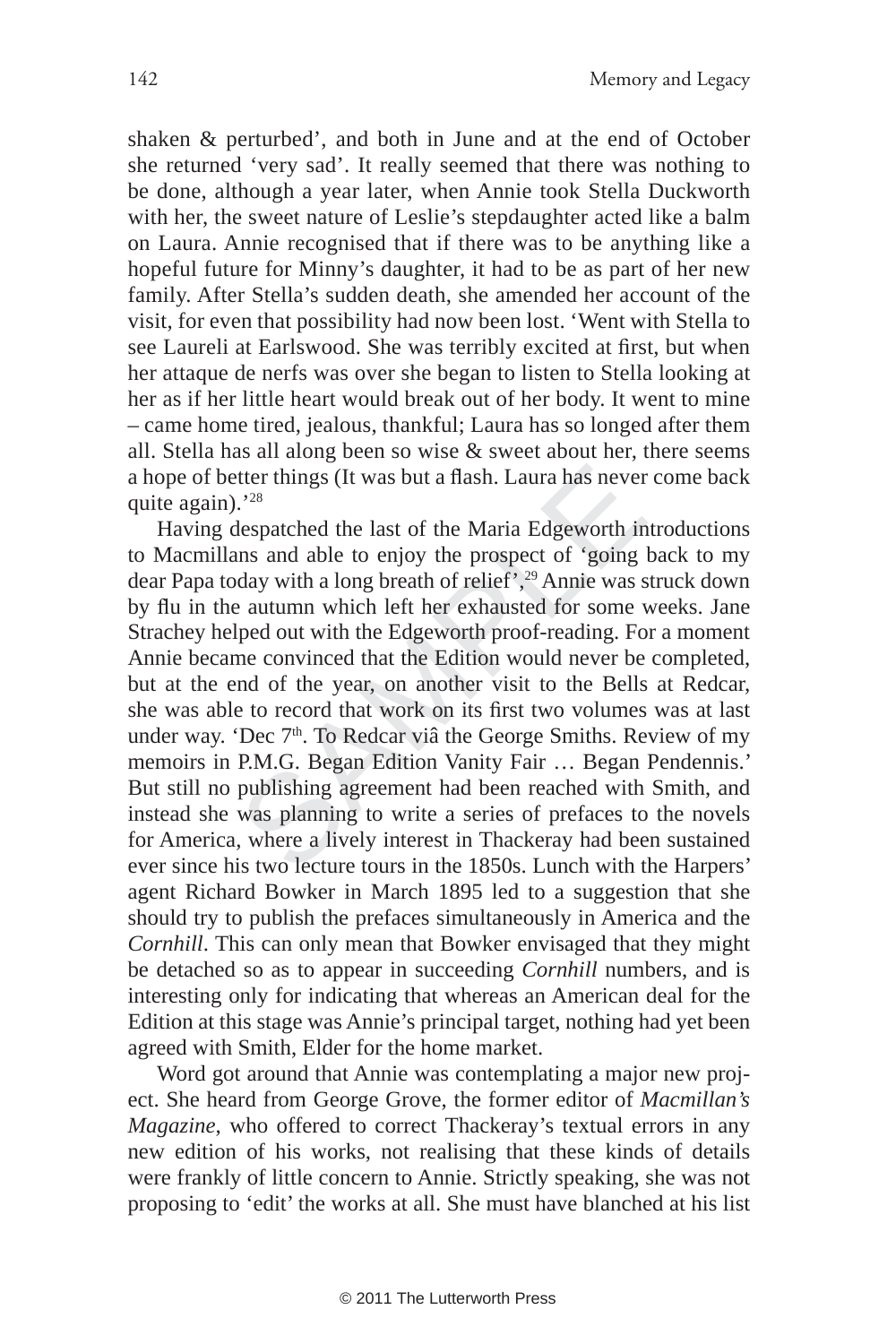of amendments, it never having occurred to her that such pedestrian matters might be part of what editing could involve.

I hear that you are going to do a new edition of your fathers immortal books. May I help you? – in a very small way – but I want –  $\&$  have wanted for an immense time – to get the text correct; and if you would allow me should like to read it all right through again and show you what I think are the mistakes. There are a few that I have already noticed – but there must be more. To give you an instance in chap lxvii of Pendennis is the following sentence 'and he rather respected his adversary, and his courage in facing him, as of old days in the fencing-room; he would have admired the opponent who hit him'. This must be wrong. Of course the semi colon should come, not after 'fencing-room' but, after 'him' – There are worse errors in V. Fair – but for the sake of your father and of you I should be very much honoured if you wd. let me point them all out to you.30

ment who int nint. This must be wrong. Of cc<br>colon should come, not after 'fencing-room'<br>' – There are worse errors in V. Fair – but for<br>our father and of you I should be very much ho<br>wd. let me point them all out to you.<sup></sup> On New Year's day 1895 Annie sat high up in a packed Albert Hall listening enraptured to Clara Butt in Handel's *Messiah.* Ten days later came the first anniversary of 'dear Mamas day', but it did not distress her, and she sat sleepily in the hall of the End House waiting for Hester and Billy to return from a dance, just as years before she had sat up half the night for Minny, leaning out of the window at Onslow Square to watch as the dawn crept in. In the evenings, Richmond read aloud Stevenson's last novel, *The Ebb-Tide*, and a couple of days later they maintained a seasonal ritual of all going to the pantomime, at the Lyceum Theatre. Then it was time for Billy to return to Sedbergh, a moment which Annie always dreaded, though this time he left in good spirits.

The calm start to the year seemed hopeful, but within a month or so there were money panics. She was still in bed when Richmond came to her room and they had an 'agitating talk', as he believed that they were not living within their income. It can have been neither a startling nor an unfamiliar conclusion. They made their usual promises to each other to keep regular household accounts, and as Annie wryly noted in her journal five years later, '1899 ditto'. More cryptically, she described a change in her behaviour towards their domestic staff in terms which suggest that she had been too informal with them hitherto. 'Determined to allow more company down stairs, to be more mysterious in my dealings with the Servants.'31 She and Hester went to Sedbergh at the beginning of March where the snow-covered hills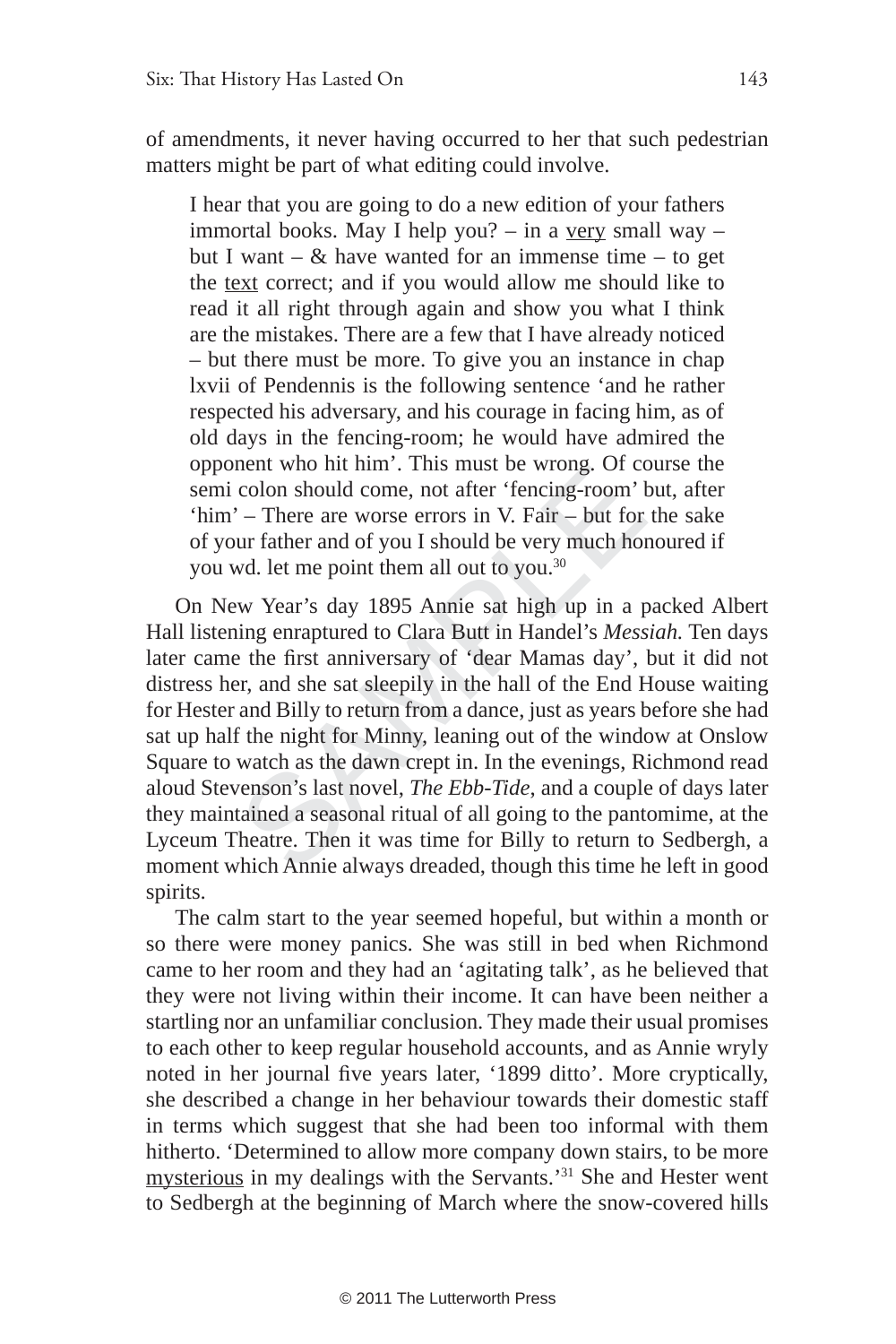were dazzling, and seeing Billy again was like 'a delicious gulp of cold water'. She kept from her original diary the words she wrote whilst still in bed the next morning. 'How happy am I at this moment after my long bout of depression & discontent. Not yet up. Expecting Billy.'32 It was touching to be told by one of his Sedbergh friends that 'I confide everything to Billy'. For the rest of her life her love for her son had a special intensity, so that being in his presence was always 'a blessing'. A few days after they had returned to Wimbledon she sent him a few lines copied from an early Thackeray letter, written before his marriage. 'He says to his Mother "When I marry I shall have more amusing things to tell you  $\&$  all about Billy cutting his teeth  $\&$  so forth". It looks quite natural tho' it was only a joke.'33 It seemed like a magic connection across the generations.

turn adored her, something which his own child<br>ars. His daughter recalls how 'he said she was<br>others she laid on her Irish charm but with h<br>her ease.<sup>734</sup> As if to balance this, Hester drev<br>chmond, offering him unquestioni Billy in turn adored her, something which his own children noticed in future years. His daughter recalls how 'he said she was so real. I think with others she laid on her Irish charm but with him she was entirely at her ease.<sup>34</sup> As if to balance this, Hester drew unusually close to Richmond, offering him unquestioning devotion such that during one of his difficult periods of illness in 1894 Annie seriously contemplated removing Hester from school at Allenswood so that she might spend more time with her father. Marie Souvestre managed to dissuade her from doing this. This tendency for each child to side with one parent, perhaps prompted by Annie and Richmond themselves indicating an occasional partiality, led to tensions during Richmond's last years, causing Annie some unhappiness.

The death of Charles (Cheri) Carmichael in March resurrected memories of early days with Minny in Paris, for the birth of the Carmichael-Smyths' nephew in 1844 had been a moment of great excitement. Annie visited Cheri's widow a few weeks later and was immediately surrounded by ghosts. 'It was like a scene in Balzac all the old familiar faces on the walls.'35 More shattering was the sudden death of Julia Stephen, news of which came by telegram on 5 May. Annie went to Hyde Park Gate two days later to lay her flowers on Julia's coffin, telling Billy of the prevailing sadness. 'Poor Thoby  $\&$ Adrian are very brave & good & the little girls comfort their Father. I have lost the dearest friend that ever lived.'36 As always, she gave herself up to the needs of others, looking after the younger children in the garden of the Hyde Park Gate house while Richmond and Hester attended the funeral, which Gussie wrote about later. 'It was all very simple & dignified with crowds of friends who cared. Henry James looked so kind so sad so understanding. I saw his face once & never liked him so much.'37 Leslie was crushed by his loss and Annie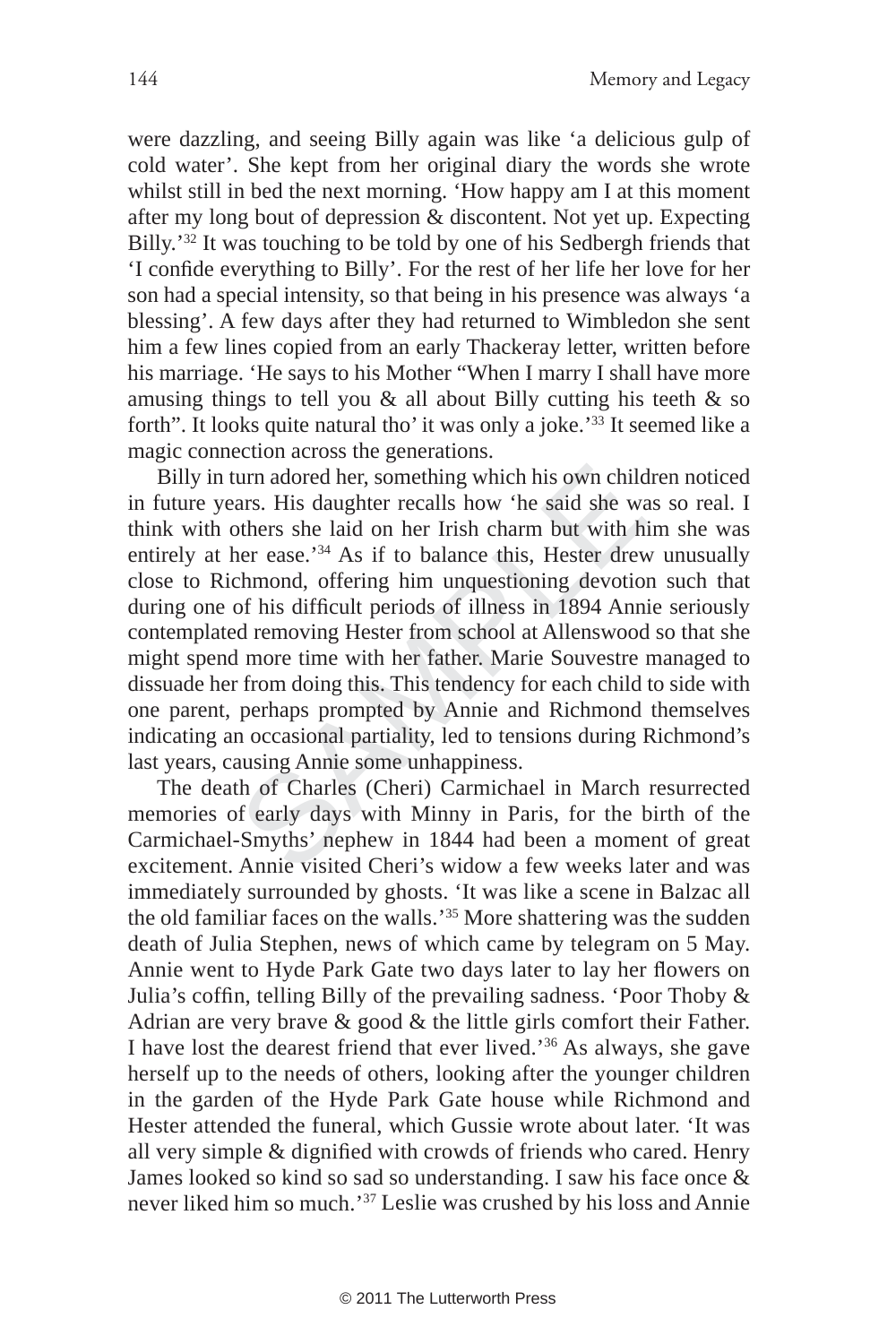did her best for him in the early days, knowing that he clung to her in his misery.

It seems so sad now at H.P.G. that I hardly like to go, for I feel they are best alone tho' at first Leslie seemed to hanker after me a little – at least to ask for me. Stella is I fear quite overdone but the boys seem full of pluck & goodness indescribable. Trouble in the world seems to bring its own special goodness [and] unselfishness. Henry James wrote something Leslie liked. 'In this horrible world' he said 'the only happiness we really hold safe is that which is over.' But Leslie has those dear good children to see happy again,  $&$  started in life  $&$  then at least he will have fulfilled his mission<sup>38</sup>

She was sensitive to the needs of the one person likely to be overlooked at such a time, but it was evident that Laura comprehended nothing of what had happened. 'On Wed<sup>y</sup>. I went to see Laura who was much better & ran to meet me & threw her arms round my neck. But she cannot understand about dear Aunt Julia & I did not try to make her understand.'39

ion.<sup>36</sup><br>as sensitive to the needs of the one person like<br>such a time, but it was evident that Laura c<br>f what had happened. 'On Wed<sup>y</sup>. I went to see L<br>er & ran to meet me & threw her arms round<br>t understand about dear Au Through all of this she was determinedly putting together the early versions of the three first prefaces of the Biographical Edition, *Vanity Fair, Pendennis* and the *Yellowplush Papers.* A supreme irony underpins this vital shaping of the Thackeray legacy, undertaken over thirty years after his death and for which Annie's appropriateness was self-evident, it being work for which temperamentally and technically she could scarcely be less well equipped, requiring organizing skills which were almost beyond her. She seemed no more confident several years into the project than at its outset, and did not conceal her self-doubts, setting them out like a moment of confession by Mrs Hilbery in Virginia Woolf's *Night and Day.* 'I am not very good at facts & few people can feel more incapable than I do of following up a clear & sustained thread of history & dates combined.'40 She lacked the eye for detail with which George Grove could triumphantly trap the errors in a text, and even the process of sorting her father's papers and assembling them into a coherent order threatened to defeat her. There are despairing notes in the journal, but fortunately Hester could be relied upon to sort things out.

18 [April] Writing h.ache & nervous. E.F.G. book. Hester helped me. I in a cobweb over it & rather despairing

19 Hopelessly confused. Got Hester to help. Cheered. She worked carefully sorted 1829. 30. 31. 32.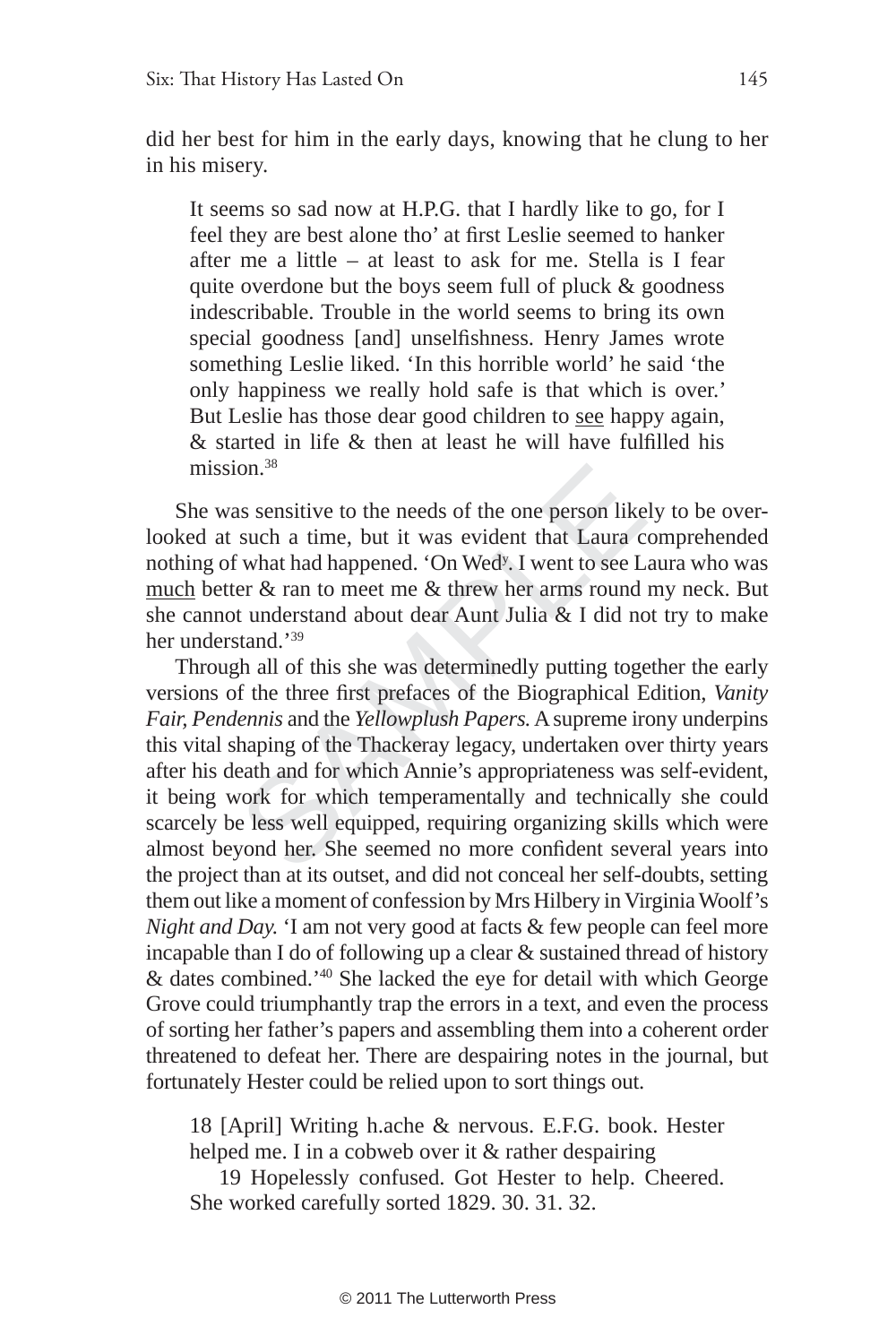But she staged something of a coup when in sending off these first three drafts to Smith, Elder, she made it clear that it was her wish to publish the new edition in America whether or not it appeared at home. If they had been equivocal thus far about the enterprise, the firm now swiftly committed to her. In recent years, George Smith had handed over much daily business to his son-in-law, Reginald Smith, whose detailed reply to Annie tried to protect the firm's copyright interests whilst maintaining its customary generous dealings with her. The idea that the prefaces might be published as stand-alone essays 'in periodical and book form' is touched on – the point that Richard Bowker had put to Annie – but more important is the firm's implicit agreement to an entirely new Thackeray edition and an insistence that this should appear simultaneously with any American one. It signals Annie's most significant business triumph in stubbornly pursuing her 'little dream of an edition'. Reginald Smith thanked her for what he called the 'biographies', claiming to have read them with great interest.

Solution is straining to the straining in stubborn<br>team of an edition'. Reginald Smith thanked he 'biographies', claiming to have read them<br>de 'biographies', claiming to have read them<br>as of extracts from your Father's let I found that nearly half of the MSS which you have sent consists of extracts from your Father's letters and diaries. These are clearly our copyright, as you will see from a quotation which I enclose from the deed of assignment executed in 1864. I think it is necessary to call your attention to this fact before you enter into any arrangement for the publication of your MSS.

Our position is briefly as follows: – whatever may be our rights, we have no wish to interfere with the publication of your Father's letters and diaries in America so long as that publication does not interfere with our own copyright in this country. And in order that it may not do so, it will be necessary that publication should take place simultaneously in this country and in America.

Nor have we any wish to assert our rights in respect of the publication of the extracts from letters and diaries in this country so long as our copyright is not impugned, – I mean that we could not consent to any publication as a part of your Father's works which would injure our existing editions.

Having made this avowal, I wish to say that we are prepared to make such arrangements with you as we should make if we had no exceptional rights. We are ready either to pay you a sum for your entire rights in the series of papers, or else to publish them or arrange for their publication in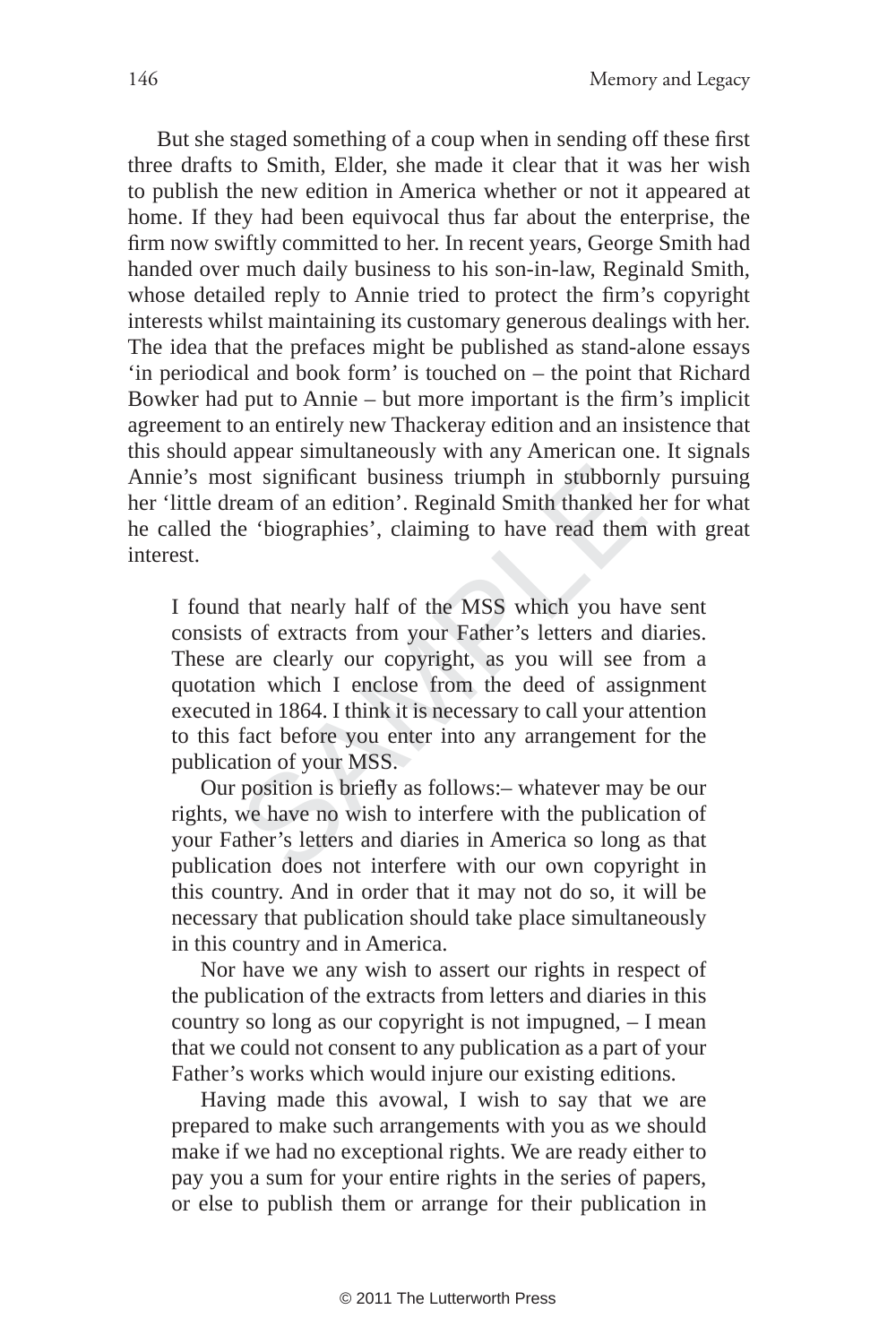periodical and book form, and perhaps as a part of a new edition of your Father's works in which you might have an interest at all events covering the volume in which your introductory matter appears. I think I can see the way of dealing with the MSS which is most to your interest, and I should be glad if we could exchange our views upon the subject.

I may add that we were misled by the agent of an American firm when we told you that there was no room for a new Edition of your Father's works. We are now satisfied that there is room for a new Edition. $41$ 

collapse of Lord Rosebery's Liberal adminis<br>me and its replacement by the Conservative<br>Lord George Hamilton was appointed Secre<br>As always with a change of administration<br>certainty about how jobs would be apporti-<br>odley, t And then there was the good news of a promotion for Richmond. With the collapse of Lord Rosebery's Liberal administration at the end of June and its replacement by the Conservatives under Lord Salisbury, Lord George Hamilton was appointed Secretary of State for India. As always with a change of administration there was an initial uncertainty about how jobs would be apportioned, but Sir Arthur Godley, the Permanent Under-Secretary, thought it likely that Richmond would be invited to be Private Secretary to the new Secretary of State. Annie had some doubts about this prospect, for Richmond had not entirely shaken off the bouts of depression. When the news of the appointment came she felt 'nervous excited glad anxious', having already confided in Billy that 'I dont know if I hope he will get it or not',<sup>42</sup> but as Richmond had pointed out, 'as likely as not the new Gov<sup>t</sup>. will be in for 6 years,  $&$  £300 a year is a great difference'.43 She took Hester and Billy with their cousins Arthur and Charles, sons of Willie and Magdalene Ritchie, to Brighton in August, planning to stay a fortnight but returning early because Richmond was 'profoundly depressed'. The Edition was now creating its own momentum, for although the interest of Smith, Elder had only lately been stirred, American prospects were altogether more encouraging. In mid-August the British agent for the Boston firm of Houghton, Mifflin wrote directly to ask 'what chance there is of their securing the introduction and notes by you for their edition'.44

This was not the only interest from across the Atlantic. She had already begun to explore with Macmillans the possibility of their American house taking on the Edition, for which they would offer an advance of £1,000 and royalties on sales. When visiting Europe with his wife, the writer and critic Charles Dudley Warner met Annie in September and recommended that she should consider Harpers as the best American publisher, undertaking to explore the possibilities on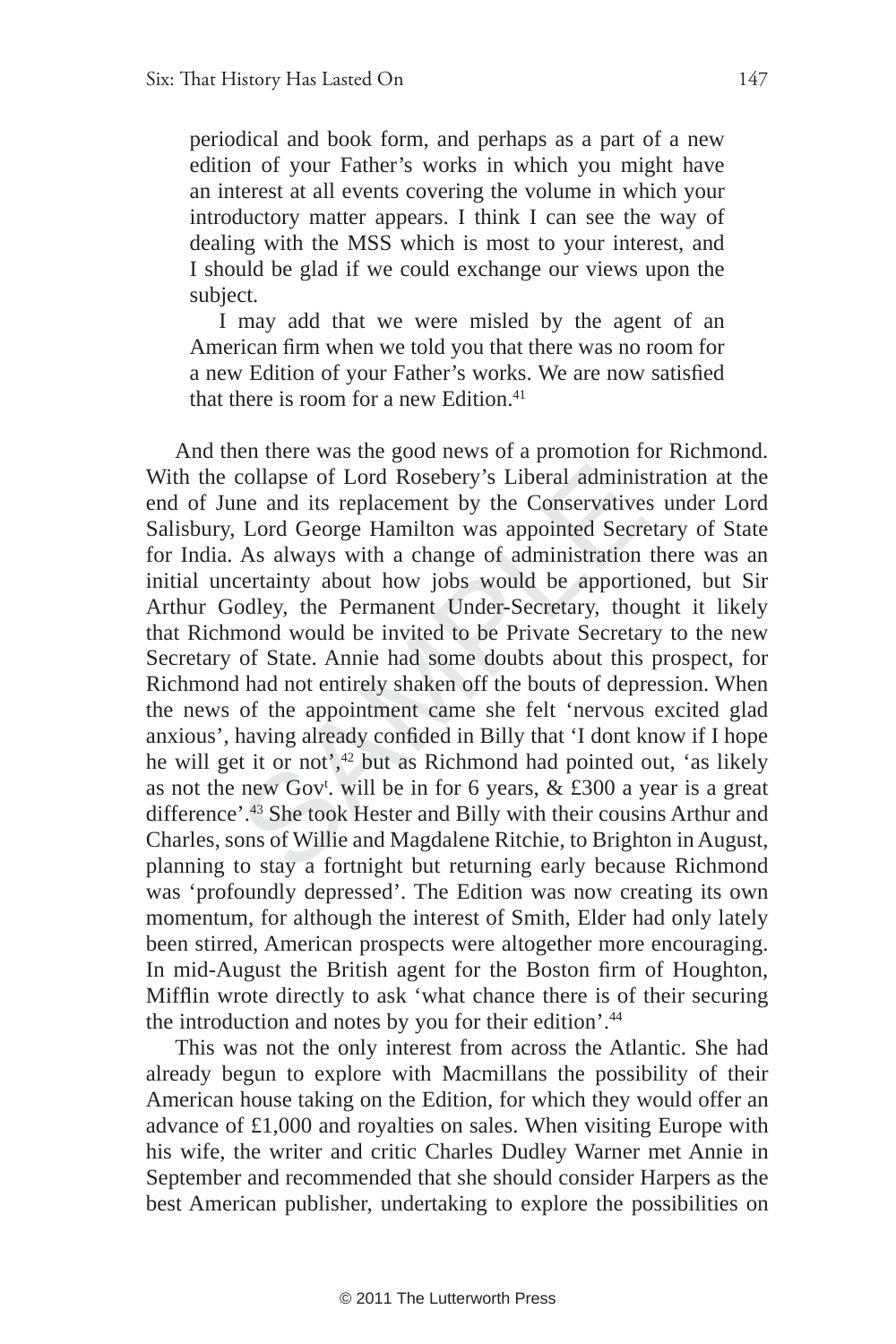her behalf. After returning home he fleshed out their ideas into a very precise prospectus, upon which he urged her to stand firm.

In pursuance of my promise in our conversations regarding a new Edition of Thackeray, I have had a long talk with Mr. J. Henry Harper, of Harper Brothers, who has just returned from England. I detailed to him my plan for you, as I opined it to you, and I may say, in a general way, that I found him heartily in favor of it, as a good move for you, for the sale of Thackeray's works, and for his firm. I found however that his firm had had some correspondence, or communication, with you on this subject through Osgood, McIlvain of London, and that Harper and Brothers have been ready and anxious to make an arrangement with you for whatever you may do.

In arrangement with you for whatever you may<br>
plan, however, that I presented to you, in its ft<br>
ements of newness, and it is this plan that I b<br>
understand, has the full approval of the Harpe<br>
sure that they are ready to The plan, however, that I presented to you, in its fullness, had elements of newness, and it is this plan that I beg you now to understand, has the full approval of the Harpers. And I feel sure that they are ready to carry it out in a manner to be greatly to the benefit of you and your children. In speaking of this to you I think my communication should be regarded as confidential, and that you and Mr Ritchie should decide the matter for yourselves, and not complicate it with partial contracts, for single volumes, or with any reference to existing editions.

Let me re-sketch the plan. A new and complete edition of Thackeray, containing everything that you would like to preserve of his for a final edition. To be illustrated fully and richly, not only with the old pictures, but with portraits and with views of houses and studio's [*sic*] connected with his work, and by a perfect reproduction of his drawings by a new process – a great improvement of them as at present engraved. (Take as an illustration the drawings in The Rose and the Ring. This, by the way, would make a splendid looking book, produced in fac simile, hand-writing and drawings. And this the Harpers would also undertake, I think).

Each volume to have the sort of introduction you are now writing for special volumes, with notes by you, and as full details of his literary life as you can give. This would really be a sufficient biography of the writer, and such an account, incidentally, of the man, as would satisfy any legitimate public curiosity.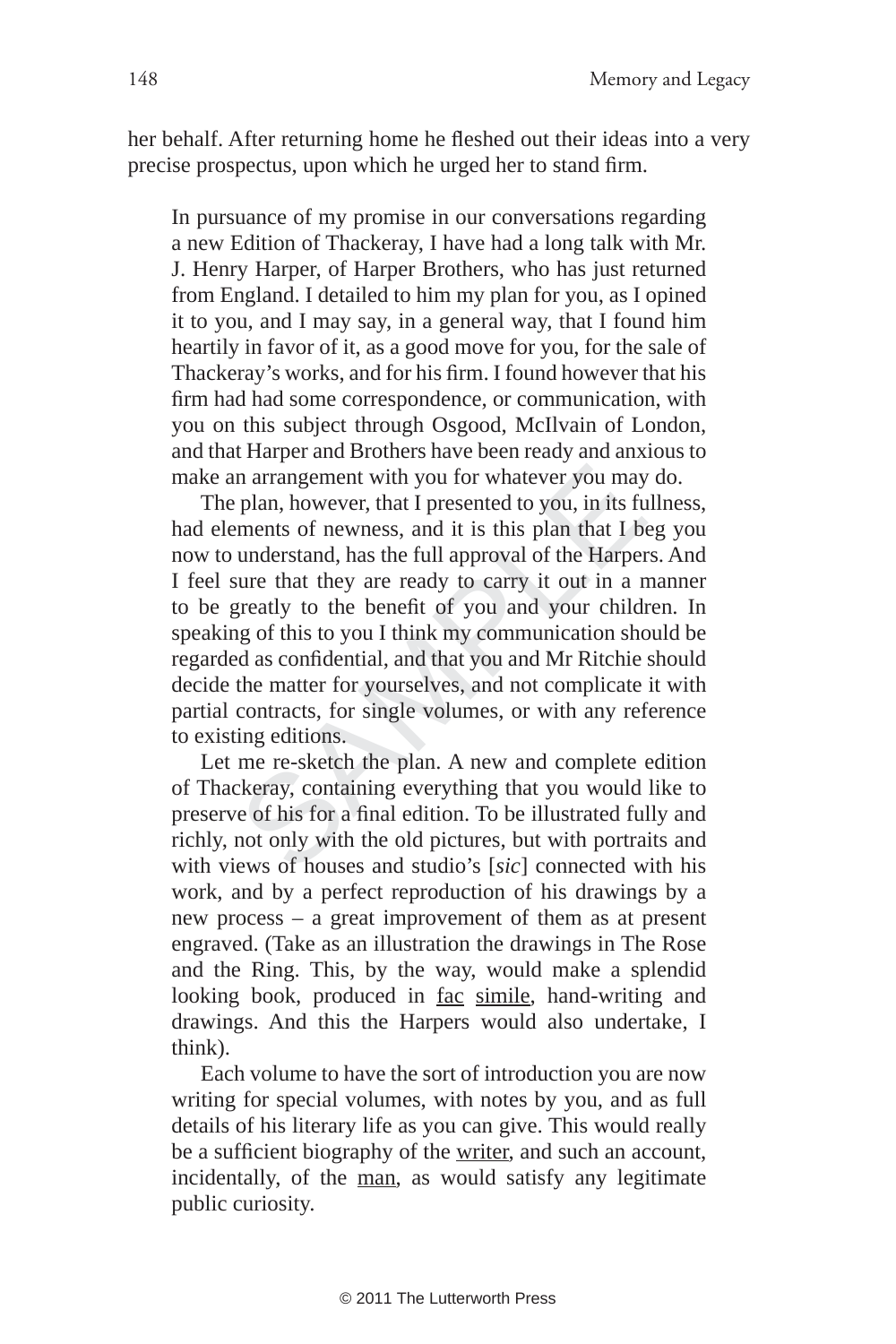This new material, so interspersed, would enable you to preserve on all the works a new and remunerative copyright. It would not forestall, of course, other editions, or single volumes, but it would in a manner protect itself, by being the most desirable and popular edition.

He urged her to act, believing that if she did not do so, someone else would, for enterprising publishers were on the lookout for reissues of classic authors.

Give them the opportunity to take it top as the sheers, to be executed, if they choose, in coff Harper Brothers, upon terms as to expende ugree on. Do not be put off by tact, nor be pre the full new edition, and bring out Suppose you, in a pure business way, state this plan for a new, complete, fully illustrated edition, to Smith, Elder & Co, as a plan you have fully determined on and will carry out. Give them the opportunity to take it up as the English publishers, to be executed, if they choose, in connection with Harper Brothers, upon terms as to expence that they can agree on. Do not be put off by tact, nor be pressured to drop the full new edition, and bring out from time to time detached volumes of the chief fiction. Do not throw away your splendid chance and materials in this dribbling way.

If S. & E. decline, then drop the English market for the present altogether. Make a contract with Harpers for an American edition. You have full moral and legal rights to do that. And when the American edition is under way, you may be sure some English publisher will be glad to come into the arrangement. It is a very big market over here.<sup>45</sup>

It is to their September conversation and this subsequent proposal that the Biographical Edition owes much of its final format. Warner offered a belief in the worthwhileness of the project that had not initially been forthcoming from the Smith, Elder stable.

By the end of May 1895, Leslie had completed the first draft of what would become known as the Mausoleum Book, and during July continued to review his earlier life by going through old letters and papers. He reconsidered his role in the business of Annie's engagement, seeming to want reassurance that he had acted properly by her. '[O]n the whole, I was satisfied that I had substantially done my best to help you.… Naturally, at this time I feel as if I might die – though it is not a bit likely – and that suggests a desire that you should distinctly remember what we were to each other. I think these letters show it.' He also collected together for Annie a large group of Minny's letters to him, knowing just what they would mean to her – 'I am touched by their sweetness and by the affection for us'.<sup>46</sup>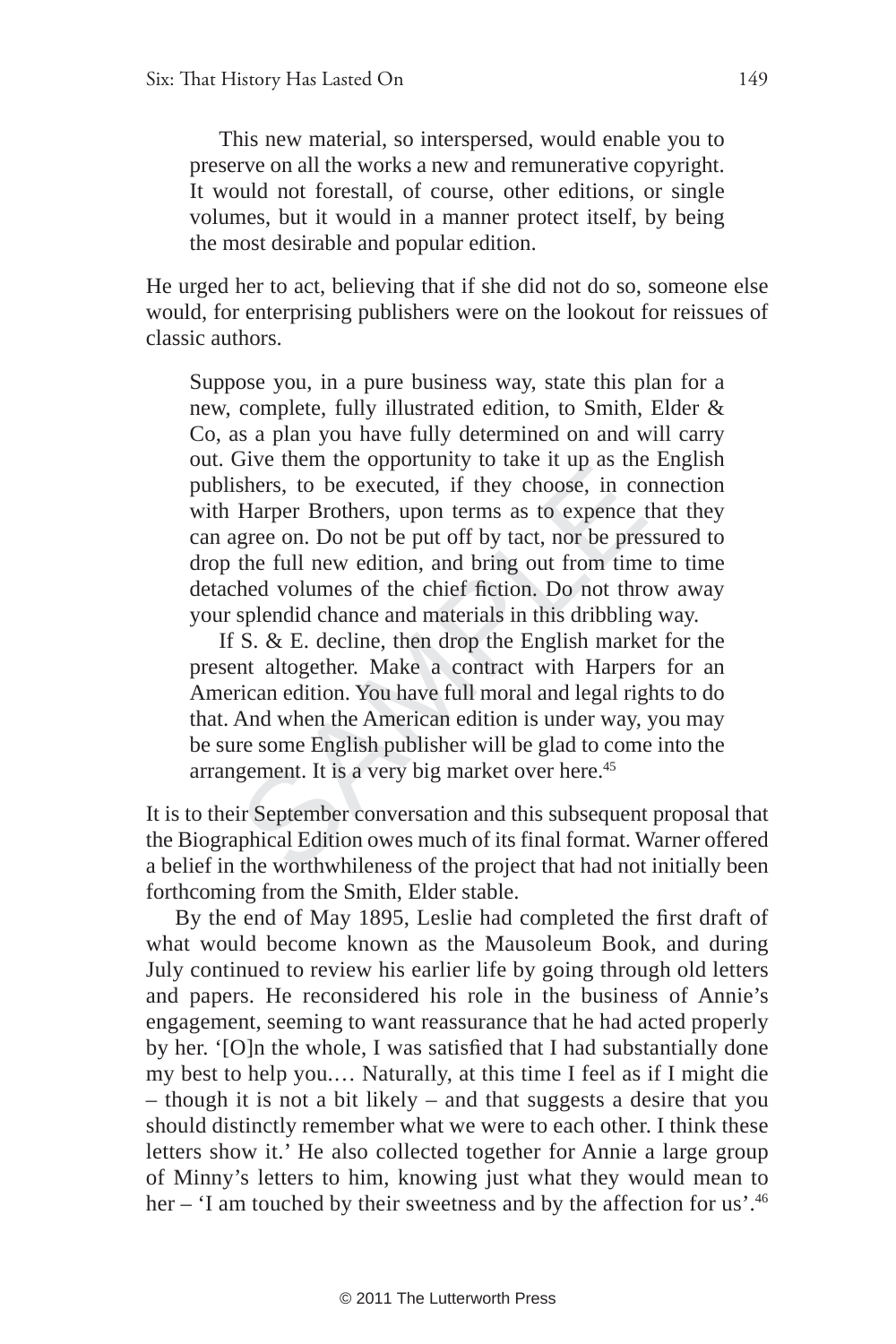In August he took the children to Freshwater, from where he wrote again in a mood of deep despair, Annie having urged him to discover something of Julia in the love of their children.

I had a strangely vivid dream last night – strange for me who seldom dream. I met Julia & found that it had all been a mistake. She was going to explain to me how it had happened – the mistake, I mean – when I awoke to my misery. – That represents my waking state too.… I not only lose her but lose all that was most delightful in the rest of the world. I did not know before how much she made up my whole feelings, even when she was not directly concerned. I am getting stronger, though slowly, but even the strength makes me feel the blank.… Why should I tell you all this? Partly because I can tell it to no one else.… I feel, as you imply, the love of my children & a few more is the thing wh. may in time make the grief endurable; but at present it brings about as much pain as happiness.47

It was of course inevitable, but still painful for Annie to have to accept that the times of Leslie's former happiness with Minny had been erased from the record once he had become so intensely dependent upon Julia, his rescuer from that earlier loss.

In K.... Why should I left you all this? Partly be<br>1 it to no one else.... I feel, as you imply, the<br>1 dren & a few more is the thing wh. may in time<br>1 dren & a few more is the thing wh. may in time<br>1 dren durable; but at Richmond's acquisition of a bicycle at the end of the summer became a new passion for him, to some extent even temporarily pushing golf to one side. It was the ideal counterbalance to the long, sedentary hours at the India Office, and he would go for long rides from Wimbledon, often at night, refreshing himself after hours at his desk. It lifted him and provided some respite from the episodes of physical collapse and mental exhaustion. On one day at the end of September, Annie made a particular note that 'R came home & cycled by moonlight. It is delightful to see his enjoyment of his work.… Sat in garden with R. Everything indescribably starry & beautiful.' But within a fortnight, immediately before leaving for Holland and Germany with Richmond and Hester, she complained of nervous exhaustion, what she customarily described as being 'overdone'. A month abroad was just what they needed. They spent their days in galleries and most evenings at the opera, at Amsterdam (for the Rembrandts), then Dresden (where during a performance of a long-forgotten opera, 'I was thinking of everything else I had ever thought about Papa & Minny & the old days'), and finally Berlin, where towards the end of their stay they were invited by Joachim to attend his rehearsals with a student orchestra. Richmond could not get too much music, sending Pinkie